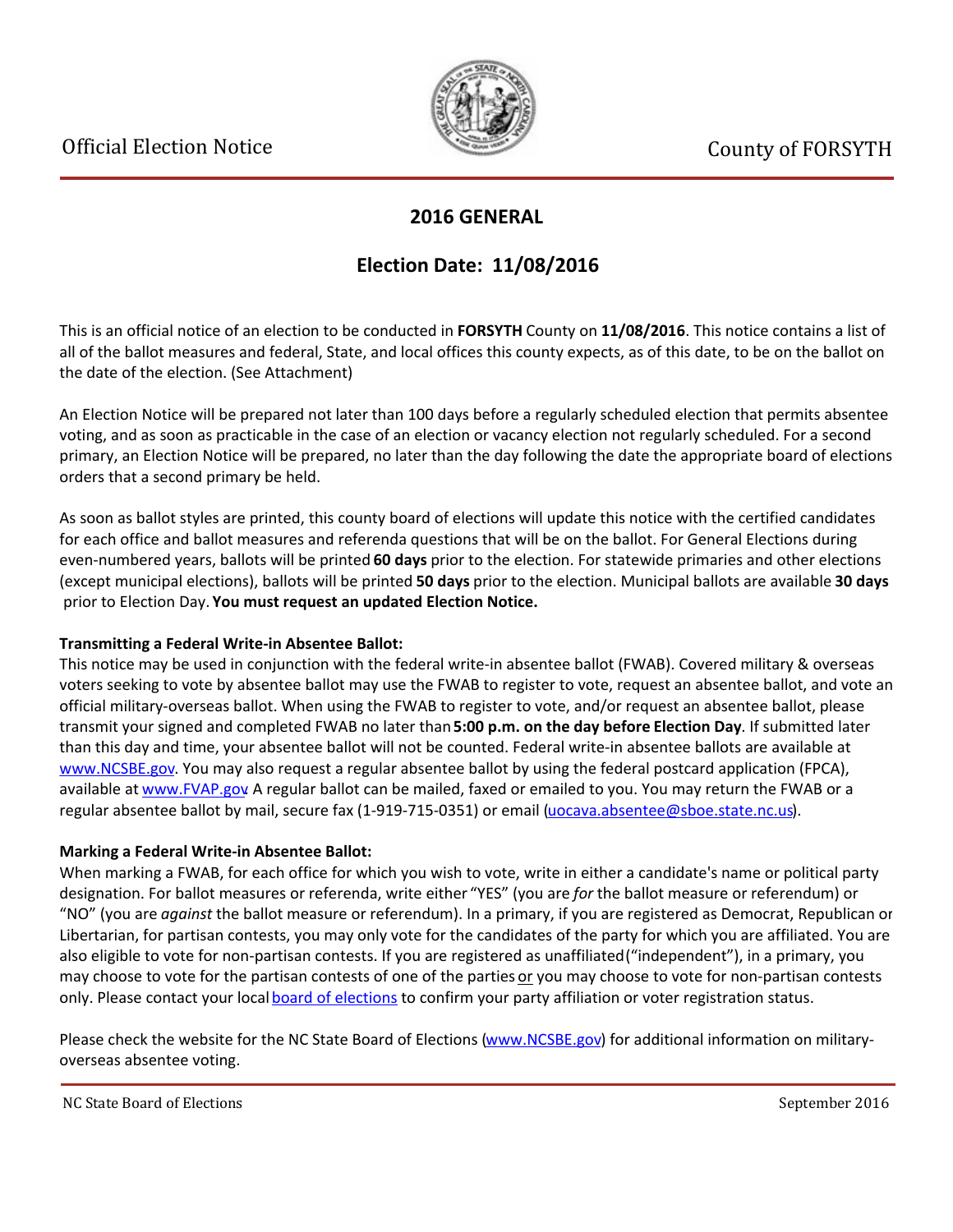# Election Notice Of Contests and Referenda FORSYTH BOARD OF ELECTIONS (11/08/2016)

#### **FORSYTH BOARD OF ELECTIONS (11/08/2016)**

|                    | <b>CANDIDATE NAME</b>                 | <b>NAME ON BALLOT</b>  | <b>PARTY</b> |
|--------------------|---------------------------------------|------------------------|--------------|
|                    | <b>US PRESIDENT</b>                   |                        |              |
|                    | <b>DONALD TRUMP</b>                   | Donald J. Trump        | <b>REP</b>   |
|                    | <b>HILLARY CLINTON</b>                | <b>Hillary Clinton</b> | DEM          |
|                    | <b>GARY JOHNSON</b>                   | Gary Johnson           | LIB          |
| <b>US SENATE</b>   |                                       |                        |              |
|                    | RICHARD BURR                          | <b>Richard Burr</b>    | <b>REP</b>   |
|                    | <b>DEBORAH ROSS</b>                   | Deborah K. Ross        | <b>DEM</b>   |
|                    | <b>SEAN HAUGH</b>                     | Sean Haugh             | LIB          |
|                    | US HOUSE OF REPRESENTATIVES DISTRICT  |                        |              |
| 5                  | <b>VIRGINIA FOXX</b>                  | Virginia Foxx          | <b>REP</b>   |
|                    | JOSHUA BRANNON                        | Josh Brannon           | <b>DEM</b>   |
|                    | <b>NC GOVERNOR</b>                    |                        |              |
|                    | <b>PATRICK MCCRORY</b>                | Pat McCrory            | <b>REP</b>   |
|                    | ROY COOPER                            | Roy Cooper             | DEM          |
|                    | LON CECIL                             | Lon Cecil              | LIB          |
|                    | <b>NC LIEUTENANT GOVERNOR</b>         |                        |              |
|                    | <b>DANIEL FOREST</b>                  | Dan Forest             | <b>REP</b>   |
|                    | LINDA COLEMAN                         | Linda Coleman          | <b>DEM</b>   |
|                    | <b>JACQUELYN COLE</b>                 | Jacki Cole             | LIB          |
|                    | <b>NC ATTORNEY GENERAL</b>            |                        |              |
|                    | <b>ELDON NEWTON</b>                   | <b>Buck Newton</b>     | <b>REP</b>   |
|                    | <b>JOSHUA STEIN</b>                   | Josh Stein             | DEM          |
| <b>NC AUDITOR</b>  |                                       |                        |              |
|                    | <b>CHARLES STUBER</b>                 | <b>Chuck Stuber</b>    | <b>REP</b>   |
|                    | <b>BETH WOOD</b>                      | Beth A. Wood           | DEM          |
|                    | <b>NC COMMISSIONER OF AGRICULTURE</b> |                        |              |
|                    | <b>STEVEN TROXLER</b>                 | <b>Steve Troxler</b>   | <b>REP</b>   |
|                    | <b>WALTER SMITH</b>                   | <b>Walter Smith</b>    | <b>DEM</b>   |
|                    | <b>NC COMMISSIONER OF INSURANCE</b>   |                        |              |
|                    | JOHN CAUSEY                           | Mike Causey            | <b>REP</b>   |
|                    | <b>GEORGE GOODWIN</b>                 | Wayne Goodwin          | DEM          |
|                    | <b>NC COMMISSIONER OF LABOR</b>       |                        |              |
|                    | CHERIE BERRY                          | Cherie Berry           | <b>REP</b>   |
|                    | <b>CHARLES MEEKER</b>                 | <b>Charles Meeker</b>  | <b>DEM</b>   |
|                    | <b>NC SECRETARY OF STATE</b>          |                        |              |
|                    | MICHAEL LAPAGLIA                      | Michael LaPaglia       | <b>REP</b>   |
|                    | <b>ELAINE MARSHALL</b>                | <b>Elaine Marshall</b> | DEM          |
|                    | <b>NC SUPERINTENDENT OF PUBLIC</b>    |                        |              |
| <b>INSTRUCTION</b> |                                       |                        |              |
|                    | <b>MARK JOHNSON</b>                   | Mark Johnson           | <b>REP</b>   |
|                    | JUNE ATKINSON                         | June Atkinson          | <b>DEM</b>   |
|                    | <b>NC TREASURER</b>                   |                        |              |
|                    | DALE FOLWELL                          | Dale R. Folwell        | <b>REP</b>   |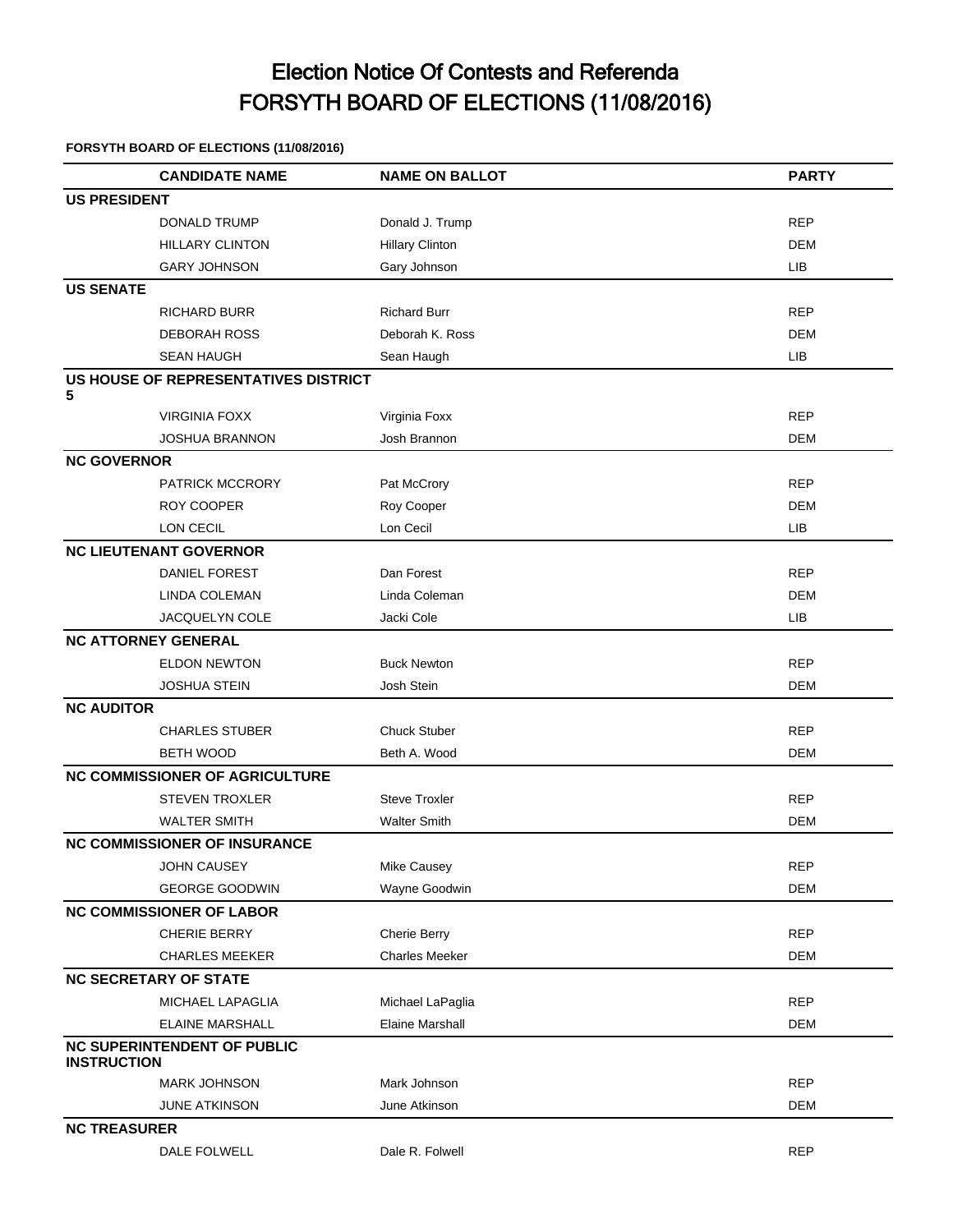| FORSYTH BOARD OF ELECTIONS (11/08/2016)                             |                         |              |  |  |
|---------------------------------------------------------------------|-------------------------|--------------|--|--|
| <b>CANDIDATE NAME</b>                                               | <b>NAME ON BALLOT</b>   | <b>PARTY</b> |  |  |
| <b>DANIEL BLUE</b>                                                  | Dan Blue III            | <b>DEM</b>   |  |  |
| <b>NC STATE SENATE DISTRICT 31</b>                                  |                         |              |  |  |
| <b>JOYCE KRAWIEC</b>                                                | Joyce Krawiec           | <b>REP</b>   |  |  |
| <b>NC STATE SENATE DISTRICT 32</b>                                  |                         |              |  |  |
| <b>PAUL LOWE</b>                                                    | Paul Lowe, Jr.          | <b>DEM</b>   |  |  |
| <b>NC HOUSE OF REPRESENTATIVES DISTRICT</b><br>071                  |                         |              |  |  |
| <b>EVELYN TERRY</b>                                                 | Evelyn Terry            | DEM          |  |  |
| NC HOUSE OF REPRESENTATIVES DISTRICT<br>072                         |                         |              |  |  |
| <b>EDWARD HANES</b>                                                 | Edward Hanes, Jr.       | <b>DEM</b>   |  |  |
| <b>NC HOUSE OF REPRESENTATIVES DISTRICT</b><br>074                  |                         |              |  |  |
| DEBRA CONRAD                                                        | Debra Conrad            | <b>REP</b>   |  |  |
| <b>MARILYNN BAKER</b>                                               | Marilynn Baker          | <b>DEM</b>   |  |  |
| <b>NC HOUSE OF REPRESENTATIVES DISTRICT</b><br>075                  |                         |              |  |  |
| DONNY LAMBETH                                                       | Donny C Lambeth         | <b>REP</b>   |  |  |
| <b>NC HOUSE OF REPRESENTATIVES DISTRICT</b><br>079                  |                         |              |  |  |
| <b>JULIA HOWARD</b>                                                 | Julia Craven Howard     | <b>REP</b>   |  |  |
| <b>FORSYTH COUNTY BOARD OF</b><br><b>COMMISSIONERS - DISTRICT B</b> |                         |              |  |  |
| <b>RICHARD LINVILLE</b>                                             | Richard V. Linville     | <b>REP</b>   |  |  |
| DAVID PLYLER                                                        | Dave Plyler             | <b>REP</b>   |  |  |
| <b>GLORIA WHISENHUNT</b>                                            | Gloria D. Whisenhunt    | <b>REP</b>   |  |  |
| <b>TRENT HARMON</b>                                                 | <b>Trent Harmon</b>     | DEM          |  |  |
| <b>SELESTER STEWART</b>                                             | <b>Selester Stewart</b> | DEM          |  |  |
| ROBERT STITCHER                                                     | <b>Bob Stitcher</b>     | DEM          |  |  |
| <b>FORSYTH COUNTY REGISTER OF DEEDS</b>                             |                         |              |  |  |
| <b>STEPHEN WOOD</b>                                                 | Steve Wood              | <b>REP</b>   |  |  |
| LYNNE JOHNSON                                                       | Lynne Johnson           | <b>DEM</b>   |  |  |
| <b>CITY OF WINSTON SALEM MAYOR</b>                                  |                         |              |  |  |
| <b>JAMES JOINES</b>                                                 | Allen Joines            | DEM          |  |  |
| <b>WINSTON SALEM CITY COUNCIL - EAST</b><br><b>WARD</b>             |                         |              |  |  |
| <b>DERWIN MONTGOMERY</b>                                            | Derwin L. Montgomery    | <b>DEM</b>   |  |  |
| <b>WINSTON SALEM CITY COUNCIL - NORTH</b><br><b>WARD</b>            |                         |              |  |  |
| <b>DENISE ADAMS</b>                                                 | Denise (D.D.) Adams     | DEM          |  |  |
| <b>WINSTON SALEM CITY COUNCIL -</b><br><b>NORTHEAST WARD</b>        |                         |              |  |  |
| <b>VIVIAN BURKE</b>                                                 | Vivian H. Burke         | DEM          |  |  |
| <b>WINSTON SALEM CITY COUNCIL -</b><br><b>NORTHWEST WARD</b>        |                         |              |  |  |
| <b>ERIC HENDERSON</b>                                               | Eric Henderson          | <b>REP</b>   |  |  |
| <b>JEFFREY MACINTOSH</b>                                            | Jeff MacIntosh          | <b>DEM</b>   |  |  |
| <b>WINSTON SALEM CITY COUNCIL - SOUTH</b><br><b>WARD</b>            |                         |              |  |  |
| MICHAEL TYLER                                                       | Michael Tyler           | <b>REP</b>   |  |  |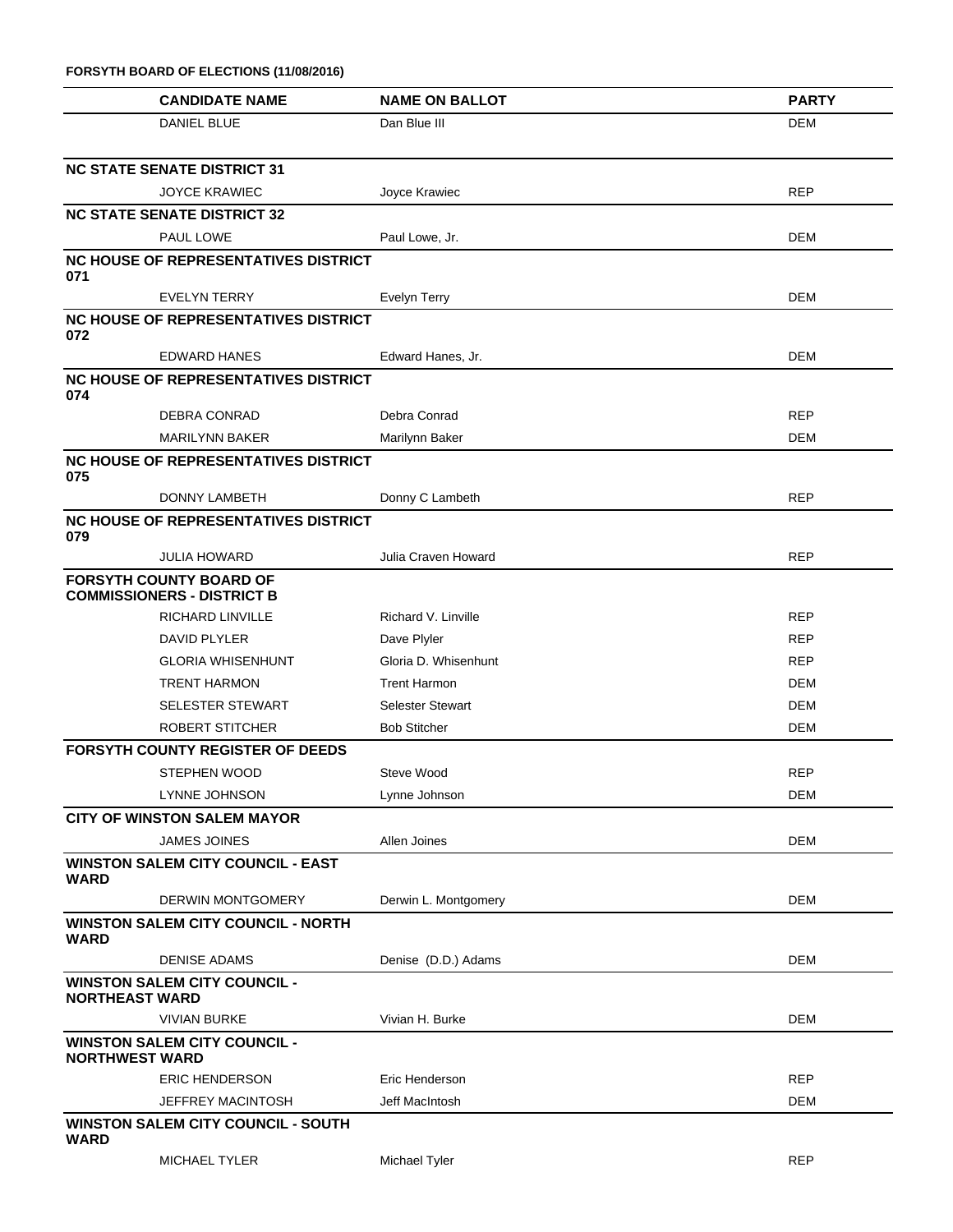| FORSYTH BOARD OF ELECTIONS (11/08/2016)                      |                          |              |
|--------------------------------------------------------------|--------------------------|--------------|
| <b>CANDIDATE NAME</b>                                        | <b>NAME ON BALLOT</b>    | <b>PARTY</b> |
| <b>JOHN LARSON</b>                                           | John Larson              | <b>DEM</b>   |
| <b>WINSTON SALEM CITY COUNCIL -</b><br><b>SOUTHEAST WARD</b> |                          |              |
| <b>JAMES TAYLOR</b>                                          | James Taylor             | DEM          |
| <b>WINSTON SALEM CITY COUNCIL -</b><br><b>SOUTHWEST WARD</b> |                          |              |
| DANIEL BESSE                                                 | Dan Besse                | DEM          |
| <b>WINSTON SALEM CITY COUNCIL - WEST</b><br>WARD             |                          |              |
| ROBERT CLARK                                                 | <b>Robert Clark</b>      | <b>REP</b>   |
| <b>NC SUPREME COURT ASSOCIATE JUSTICE</b>                    |                          |              |
| <b>MICHAEL MORGAN</b>                                        | Michael R. (Mike) Morgan |              |
| <b>ROBERT EDMUNDS</b>                                        | Robert H. (Bob) Edmunds  |              |
| <b>NC COURT OF APPEALS JUDGE (STEPHENS)</b>                  |                          |              |
| PHILIP BERGER                                                | Phil Berger, Jr.         | <b>REP</b>   |
| <b>LINDA STEPHENS</b>                                        | Linda Stephens           | DEM          |
| <b>NC COURT OF APPEALS JUDGE (GEER)</b>                      |                          |              |
| <b>JEFFREY MURPHY</b>                                        | <b>Hunter Murphy</b>     | <b>REP</b>   |
| <b>MARGARET EAGLES</b>                                       | <b>Margaret Eagles</b>   | DEM          |
| DONALD BUIE                                                  | Donald Ray Buie          | <b>UNA</b>   |
| <b>NC COURT OF APPEALS JUDGE (HUNTER)</b>                    |                          |              |
| ROBERT HUNTER                                                | <b>Bob Hunter</b>        | <b>REP</b>   |
| <b>ABRAHAM JONES</b>                                         | Abe Jones                | DEM          |
| <b>NC COURT OF APPEALS JUDGE (DIETZ)</b>                     |                          |              |
| <b>RICHARD DIETZ</b>                                         | <b>Richard Dietz</b>     | <b>REP</b>   |
| <b>VINSTON ROZIER</b>                                        | Vince Rozier             | DEM          |
| NC COURT OF APPEALS JUDGE (ZACHARY)                          |                          |              |
| <b>VALERIE ZACHARY</b>                                       | Valerie Zachary          | <b>REP</b>   |
| RICKYE MCKOY-MITCHELL                                        | Rickye McKoy-Mitchell    | <b>DEM</b>   |
| <b>NC SUPERIOR COURT JUDGE DISTRICT 21C</b>                  |                          |              |
| <b>ERIC MORGAN</b>                                           | Eric Morgan              |              |
| <b>JONATHAN DILLS</b>                                        | Jonathan Scott Dills     |              |
| <b>NC DISTRICT COURT JUDGE DISTRICT 21</b><br>(BANKS-PAYNE)  |                          |              |
| <b>CAMILLE BANKS-PAYNE</b>                                   | Camille Banks-Payne      |              |
| <b>NC DISTRICT COURT JUDGE DISTRICT 21</b><br>(FINE)         |                          |              |
| <b>LAWRENCE FINE</b>                                         | Lawrence J. (Larry) Fine |              |
| <b>NC DISTRICT COURT JUDGE DISTRICT 21</b><br>(GRAHAM)       |                          |              |
| <b>CARRIE VICKERY</b>                                        | Carrie F. Vickery        |              |
| <b>AARON BERLIN</b>                                          | Aaron J. Berlin          |              |
| <b>NC DISTRICT COURT JUDGE DISTRICT 21</b><br>(HUTCHINS)     |                          |              |
| <b>LAURIE HUTCHINS</b>                                       | Laurie L. Hutchins       |              |
| <b>NC DISTRICT COURT JUDGE DISTRICT 21</b><br>(MILLER)       |                          |              |
| <b>GORDON MILLER</b>                                         | Gordon A. Miller         |              |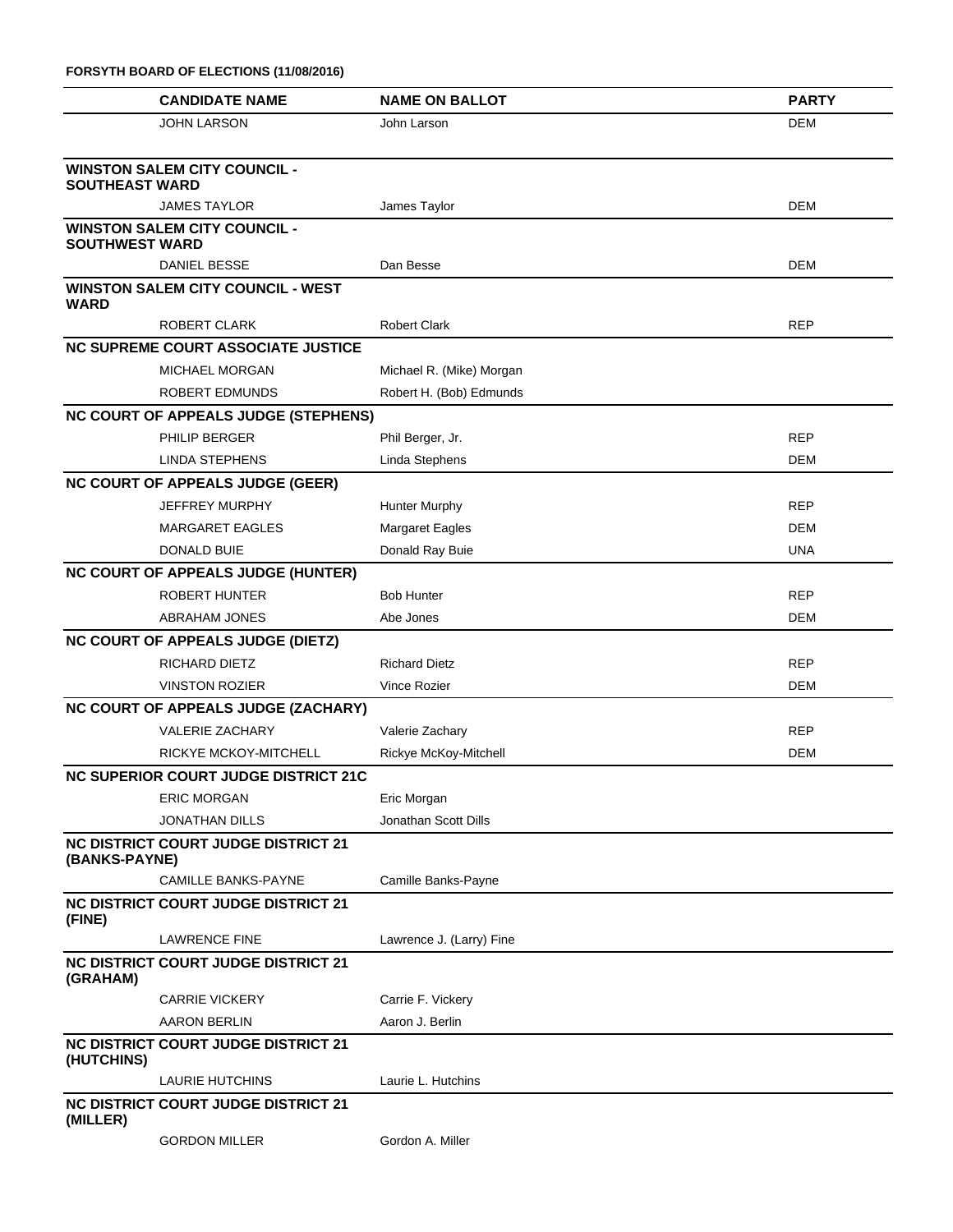|                                                                          | <b>CANDIDATE NAME</b>               | <b>NAME ON BALLOT</b>     | <b>PARTY</b> |  |
|--------------------------------------------------------------------------|-------------------------------------|---------------------------|--------------|--|
| (ROEMER)                                                                 | NC DISTRICT COURT JUDGE DISTRICT 21 |                           |              |  |
|                                                                          | VICTORIA ROEMER                     | Victoria L. (Tori) Roemer |              |  |
| (SIPPRELL)                                                               | NC DISTRICT COURT JUDGE DISTRICT 21 |                           |              |  |
|                                                                          | DAVID SIPPRELL                      | David E. Sipprell         |              |  |
| <b>FORSYTH SOIL AND WATER CONSERVATION</b><br><b>DISTRICT SUPERVISOR</b> |                                     |                           |              |  |
|                                                                          | TIMOTHY DISHER                      | Timothy (Tim) Lee Disher  |              |  |
|                                                                          | <b>JOHN GLADMAN</b>                 | John Gladman              |              |  |
|                                                                          | <b>JAMES KNOX</b>                   | James Lee Knox            |              |  |
|                                                                          | SAMUEL SOLOMON                      | Sam Solomon               |              |  |